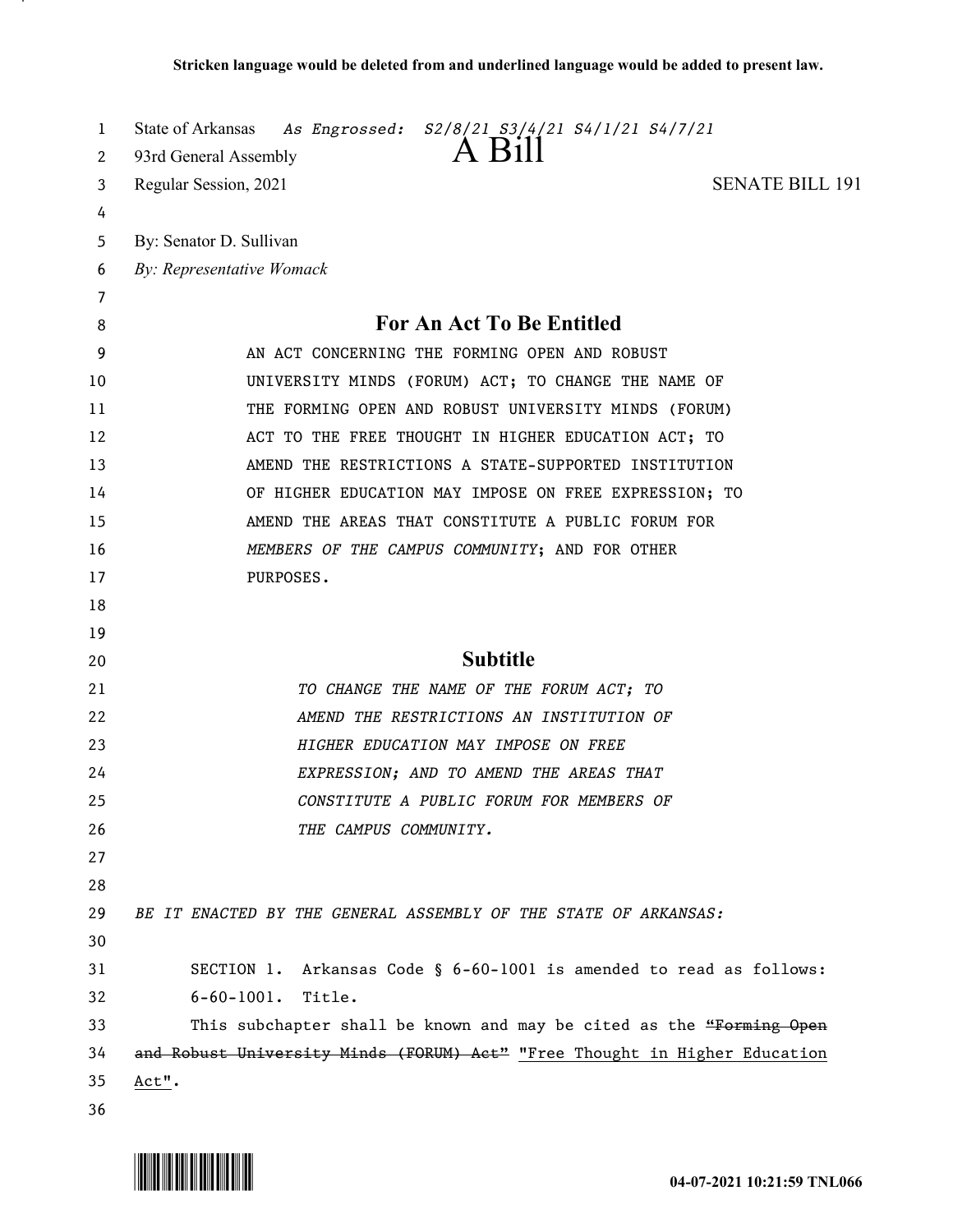SECTION 2. Arkansas Code § 6-60-1002(3)-(7), concerning the legislative intent of the Forming Open and Robust University Minds (FORUM) Act, is amended to read as follows: (3) The exercise of First Amendment rights on the campuses of state-supported institutions of higher education in this state is a critical component of the education experience for students and requires that each state-supported institution of higher education in this state ensure free, robust, and uninhibited debate and deliberation by students, whether on or off campus; (4) The First Amendment is the floor of free speech protection, and a commitment to the free exchange of ideas gives members of campus communities in this state the ability to engage in free, robust, and uninhibited debate and deliberation, whether on or off campus, beyond those guaranteed by the First Amendment;  $\left(4\right)$  (5) State-supported institutions of higher education in this 16 state and elsewhere should provide adequate safeguards for the First 17 Amendment rights of their students rights to free speech of members of campus communities to avoid a stifling of expression on campus;  $(5)(6)$  The United States Supreme Court has warned that if state- supported institutions of higher education stifle student speech and prevent the open exchange of ideas on campus, "our civilization will stagnate and die", Sweezy vs. New Hampshire, 354 U.S. 234, 250 (1957);  $(6)$  (7) A significant amount of taxpayer dollars is appropriated to state-supported institutions of higher education each year, and the General Assembly must ensure that all state-supported institutions of higher education receiving state funds recognize freedom of speech as a fundamental right for all; and  $(7)$ (8) State-supported institutions of higher education should strive to ensure the fullest degree of intellectual and academic freedom and free expression, and it is not the proper role of state-supported 31 institutions of higher education to shield individuals from speech that  $\frac{1}{16}$  protected by the First Amendment to the United States Constitution, including without limitation ideas and opinions the individuals may find unwelcome, uncollegial, disagreeable, or even deeply offensive. SECTION 3. Arkansas Code § 6-60-1003(6)(B), concerning definitions

04-07-2021 10:21:59 TNL066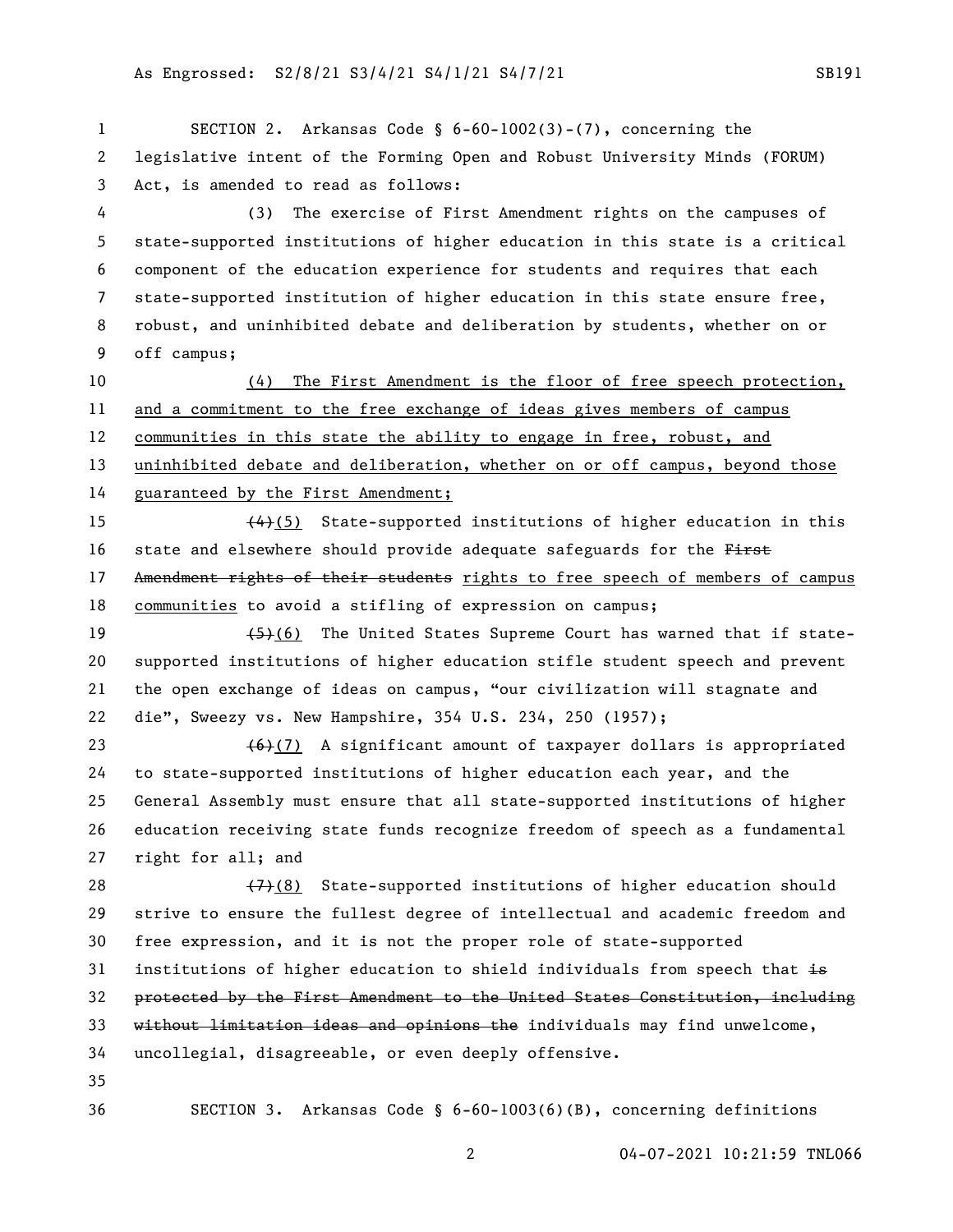under the Forming Open and Robust University Minds (FORUM) Act, is amended to read as follows: (B) "Materially and substantially disrupts" does not include conduct that is protected under the First Amendment to the United States Constitution or Arkansas Constitution, Article 2, §§ 4, 6, and 24, or is otherwise protected under this subchapter or in another state statute, which includes without limitation: 8 (i) Lawful protests in an outdoor any area of campus that is generally accessible to *members of the campus community*, except during times when the area has been reserved in advance for another event; or (ii) Minor, brief, or fleeting nonviolent disruptions of events that are isolated and short in duration; SECTION 4. Arkansas Code § 6-60-1004 is amended to read as follows: 6-60-1004. Protected expressive activities. (a) Expressive activities protected under this subchapter consist of 17 speech and other expressive conduct protected by the First Amendment to the United States Constitution, including without limitation: (1) Communicating through any lawful verbal, written, or electronic means; (2) Participating in peaceful assembly; (3) Protesting; (4) Making speeches, including without limitation those of guest speakers; (5) Distributing literature; (6) Making comments to the media; (7) Carrying signs; and (8) Circulating petitions. (b)(1) Except as provided under subsection (c) of this section, a state-supported institution of higher education shall: (A) Ensure *students and teachers* the fullest degree of intellectual and academic freedom and free expression; (B) Not restrict speech that individuals may find controversial, uncollegial, disagreeable, or offensive; and (C) Not restrict *students and teachers* from communicating with members of the public, whether members of the public are members of the

04-07-2021 10:21:59 TNL066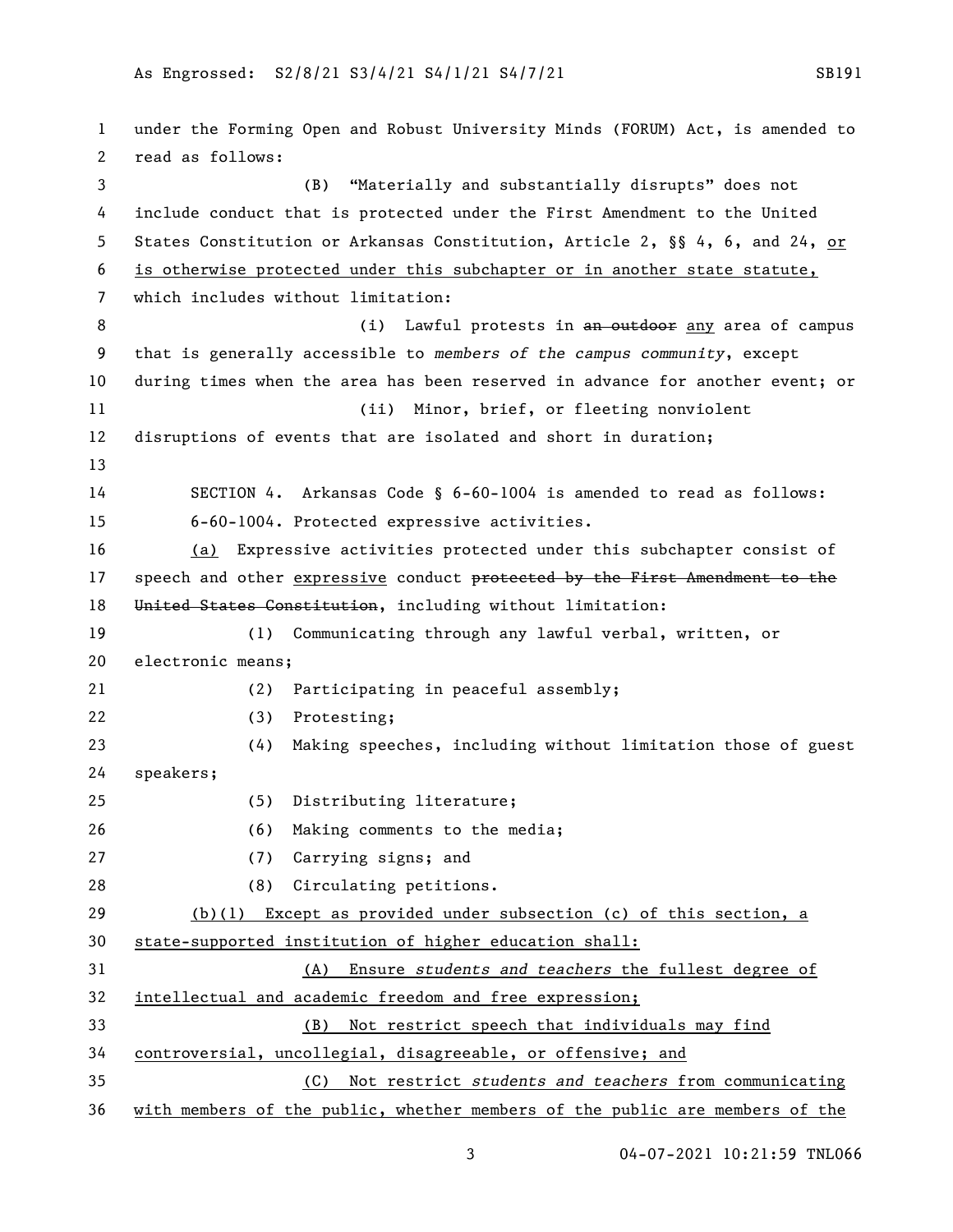As Engrossed: S2/8/21 S3/4/21 S4/1/21 S4/7/21 S4/7/21

| 1  | campus community or the public at large, on any matter except for a matter    |
|----|-------------------------------------------------------------------------------|
| 2  | prohibited by state or federal law.                                           |
| 3  | Speech and expressive conduct permitted under subdivision<br>(2)              |
| 4  | $(b)(1)$ of this section shall not interfere with prohibitions against        |
| 5  | harassment and discrimination.                                                |
| 6  | (c) A state-supported institution of higher education may impose              |
| 7  | reasonable restrictions regarding the time, place, or manner of carrying out  |
| 8  | expressive activities.                                                        |
| 9  |                                                                               |
| 10 | SECTION 5. Arkansas Code § 6-60-1005 is amended to read as follows:           |
| 11 | 6-60-1005. Public forums.                                                     |
| 12 | An outdoor area The following areas of campus of a state-supported<br>(a)     |
| 13 | institution of higher education shall be deemed a public forum for members of |
| 14 | the campus community:                                                         |
| 15 | (1) Outdoor areas; and                                                        |
| 16 | $(2)(A)$ Indoor common areas generally open to all students and               |
| 17 | teachers for the purpose of congregating for social interaction, as           |
| 18 | designated by a state-supported institution of higher education.              |
| 19 | (B) A state-supported institution of higher education                         |
| 20 | shall appropriately designate indoor common areas generally open to all       |
| 21 | students and teachers for the purpose of congregating for social interaction. |
| 22 | State-supported institutions of higher education:<br>(b)                      |
| 23 | (1)<br>Shall not create free-speech zones or other designated                 |
| 24 | outdoor areas of campus outside of which expressive activities are            |
| 25 | prohibited; and                                                               |
| 26 | $(2)$ (A) May maintain and enforce reasonable $t$ ime, place, and             |
| 27 | manner restrictions regarding the time, place, or manner of carrying out      |
| 28 | expressive activities for outdoor areas of campus that are narrowly tailored  |
| 29 | to serve a significant institutional interest only when such restrictions:    |
| 30 | (i)<br>Employ clear, published, content-neutral and                           |
| 31 | viewpoint-neutral criteria; and                                               |
| 32 | Provide for ample alternative means of<br>(ii)                                |
| 33 | expression.                                                                   |
| 34 | Any restrictions under subdivision (b)(2)(A) of this<br>(B)                   |
| 35 | section shall allow for members of the campus community to spontaneously and  |
| 36 | contemporaneously assemble, speak, and distribute literature.                 |

04-07-2021 10:21:59 TNL066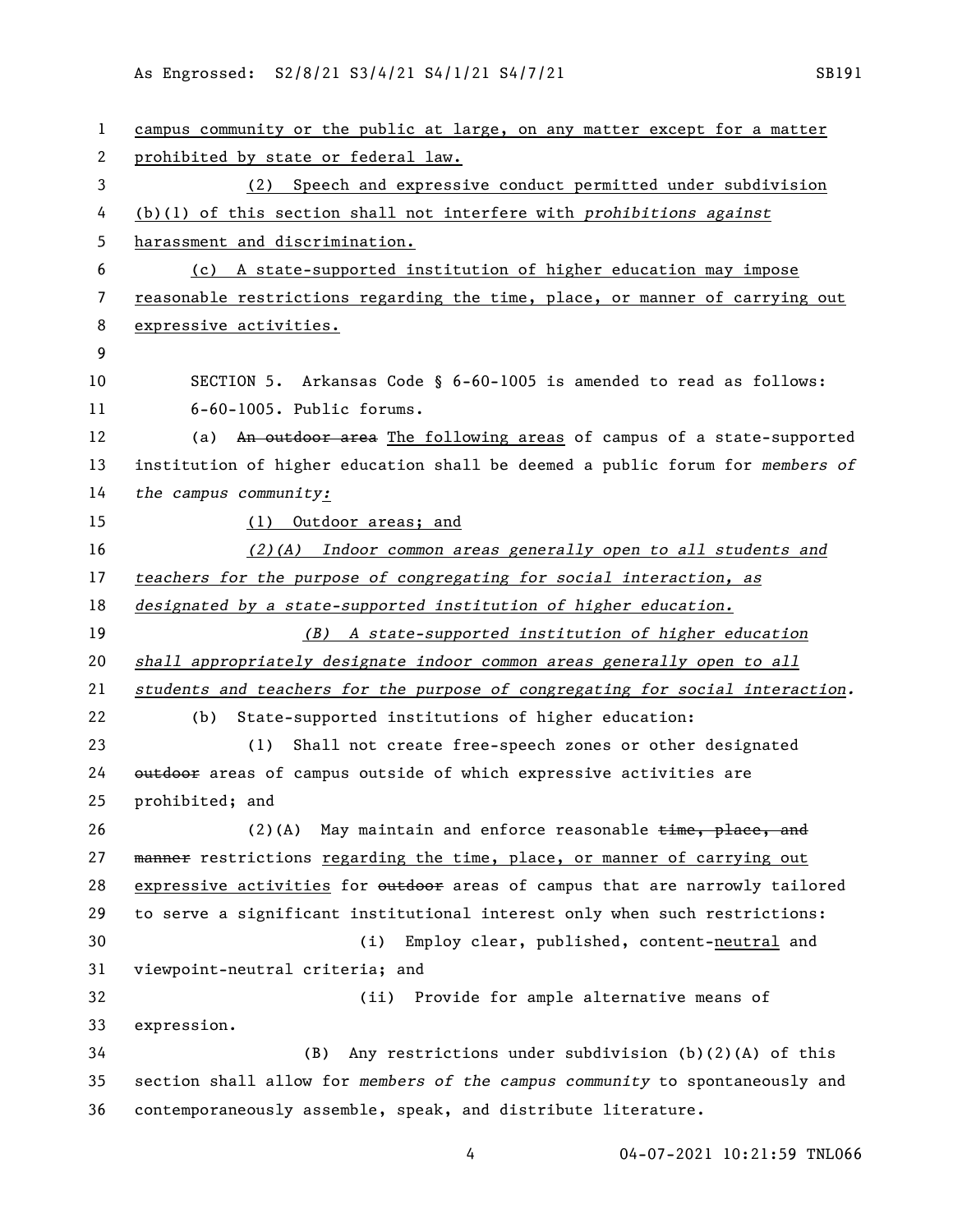(c) A *member of the campus community* who wants to engage in 2 noncommercial expressive activity in an outdoor any public area of campus of a state-supported institution of higher education shall be permitted to do so freely as provided under subsection (b) of this section if the individual's conduct: (1) Is not unlawful; and (2) Does not materially and substantially disrupt, as defined under § 6-60-1003, the functioning of the state-supported institution of higher education. (d) This section shall not be interpreted as: (1) Limiting the right of *campus community member* expression elsewhere on campus; (2) Preventing a state-supported institution of higher education 14 from prohibiting, limiting, or restricting expression that the First Amendment to the United States Constitution does not implicate *violates the laws of this state or the Arkansas Constitution*, including without limitation true threats and expression directed to provoke imminent lawless actions and likely to produce it, or prohibiting harassment as defined by § 6-60-1003; or (3) Allowing an individual to engage in conduct that materially and substantially disrupts, as defined under § 6-60-1003, another person's expressive activity if the other person's activity is occurring in an area of campus that is reserved for an activity under the exclusive use or control of a particular group. SECTION 6. Arkansas Code § 6-60-1007 is amended to read as follows: 6-60-1007. Free expression policies. State-supported institutions of higher education shall: (1) Make public in their handbooks, on their websites, and through their orientation programs for students the policies, regulations, and expectations of students regarding free expression on campus consistent 31 with this subchapter; and (2) Develop materials, programs, and procedures to ensure that those persons who have responsibility for discipline or education of students, such as administrators, campus police officers, residence life officials, and faculty, understand the policies, regulations, and duties of state-supported institutions of higher education regarding free expression on